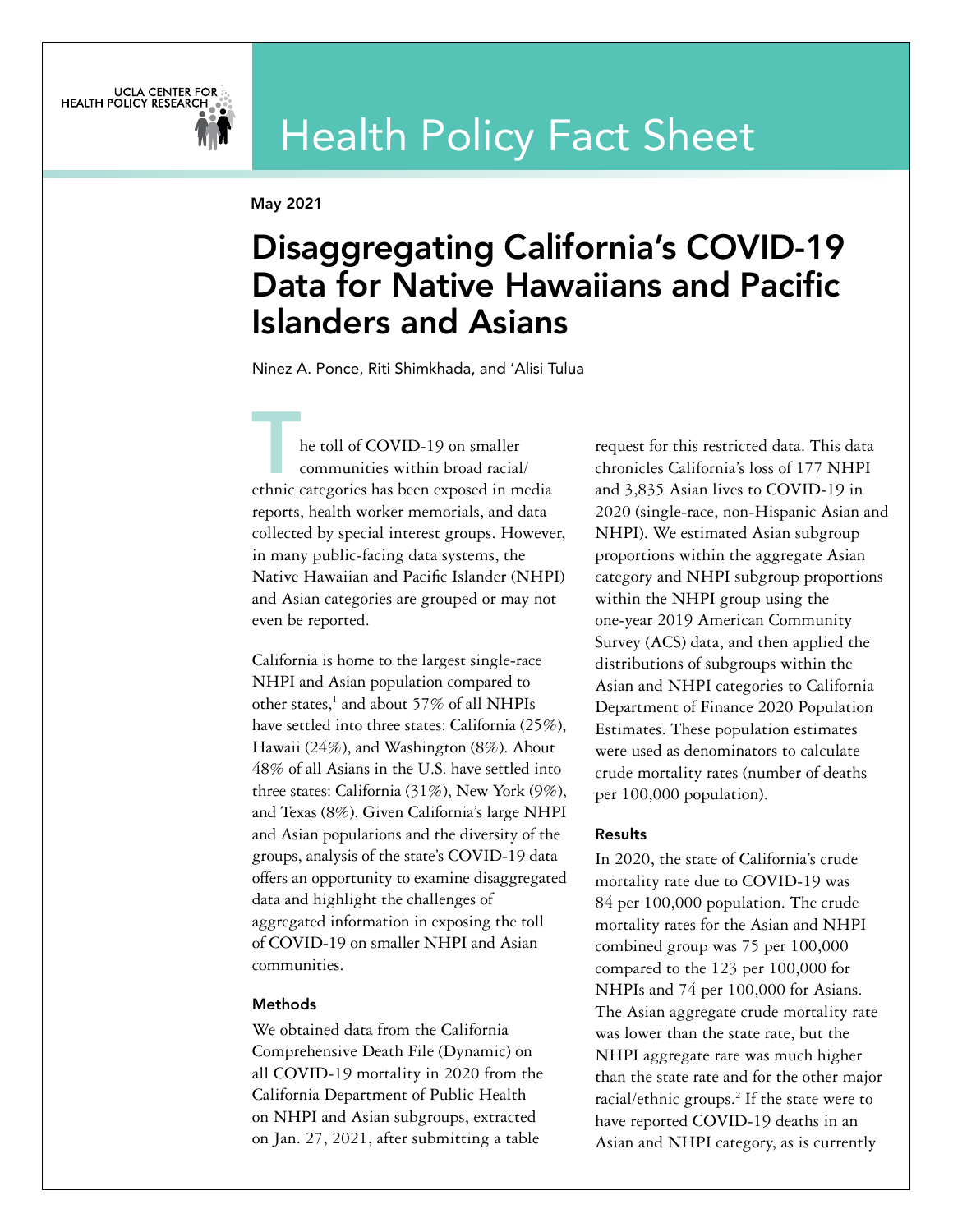practiced in eight states,<sup>3</sup> then policymakers would deem NHPIs to have a lower risk on average than the state's population.

Within the separate NHPI categories, aggregation still masks the variation in mortality across the subgroups. In Exhibit 1, death rates per 100,000 are higher for the

Samoan subgroup (182 per 100,000) compared to the aggregated NHPI category wherein COVID-19 mortality was 123 per 100,000. The NHPI aggregate is also driven by high mortality rates among Tongans (124 per 100,000) and Chamorros or Guamanians (107 per 100,000).



Exhibit 1 California COVID-19 Crude Mortality Rate (Deaths per 100,000) for Non-Latino Single-Race NHPIs, All Ages, Jan. 1, 2020–Dec. 31, 2020

**S**<br>
pe<br>
av<br>
th *Death rates per 100,000 are higher for the Samoan subgroup compared to the aggregated NHPI category.***''**



Data Source: For numerator: California Department of Public Health, California Comprehensive Death File (Dynamic), 2020. Date extracted: Jan. 27, 2021. Tabular Request; For denominator: American Community Survey 2019 1-year estimated NHPI subgroup proportions applied to California

Department of Finance 2020 Population Estimates for the NHPI population. State Population Death Rates from the NCHS/CDC Provisional Death Counts for Coronavirus Disease (COVID-19): Distribution of Deaths by Race and Hispanic Origin, accessed May 5, 2021.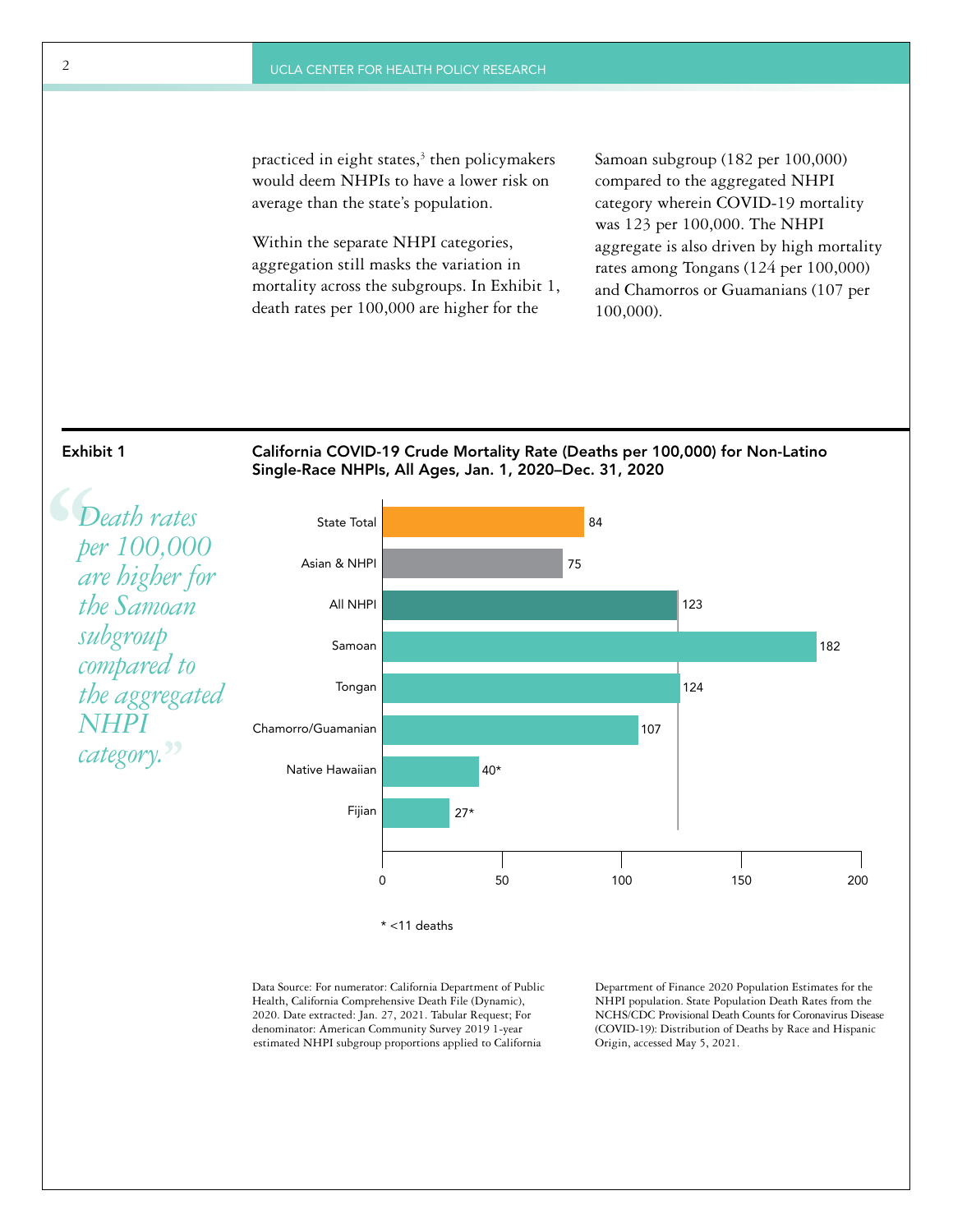For Asians, there are seven Asian subgroups with mortality higher than the Asian aggregate rate, with some groups having

rates that are more than 1.5 times that of the aggregate. (Exhibit 2).

Exhibit 2 California COVID-19 Crude Mortality Rate (Deaths per 100,000) for Non-Latino Single-Race Asians, All Ages, Jan. 1, 2020–Dec. 31, 2020



\* <11 deaths

Data Source: For numerator: California Department of Public Health, California Comprehensive Death File (Dynamic), 2020. Date extracted: Jan. 27, 2021. Tabular Request; for denominator: American Community Survey 2019 1-year estimated Asian subgroup proportions applied to California Department of Finance 2020 Population Estimates for the Asian population. State Population Death Rates from the NCHS/ CDC Provisional Death Counts for Coronavirus Disease (COVID-19): Distribution of Deaths by Race and Hispanic Origin, accessed May 5, 2021. Other South Asian races includes Nepalese and Sri Lankan.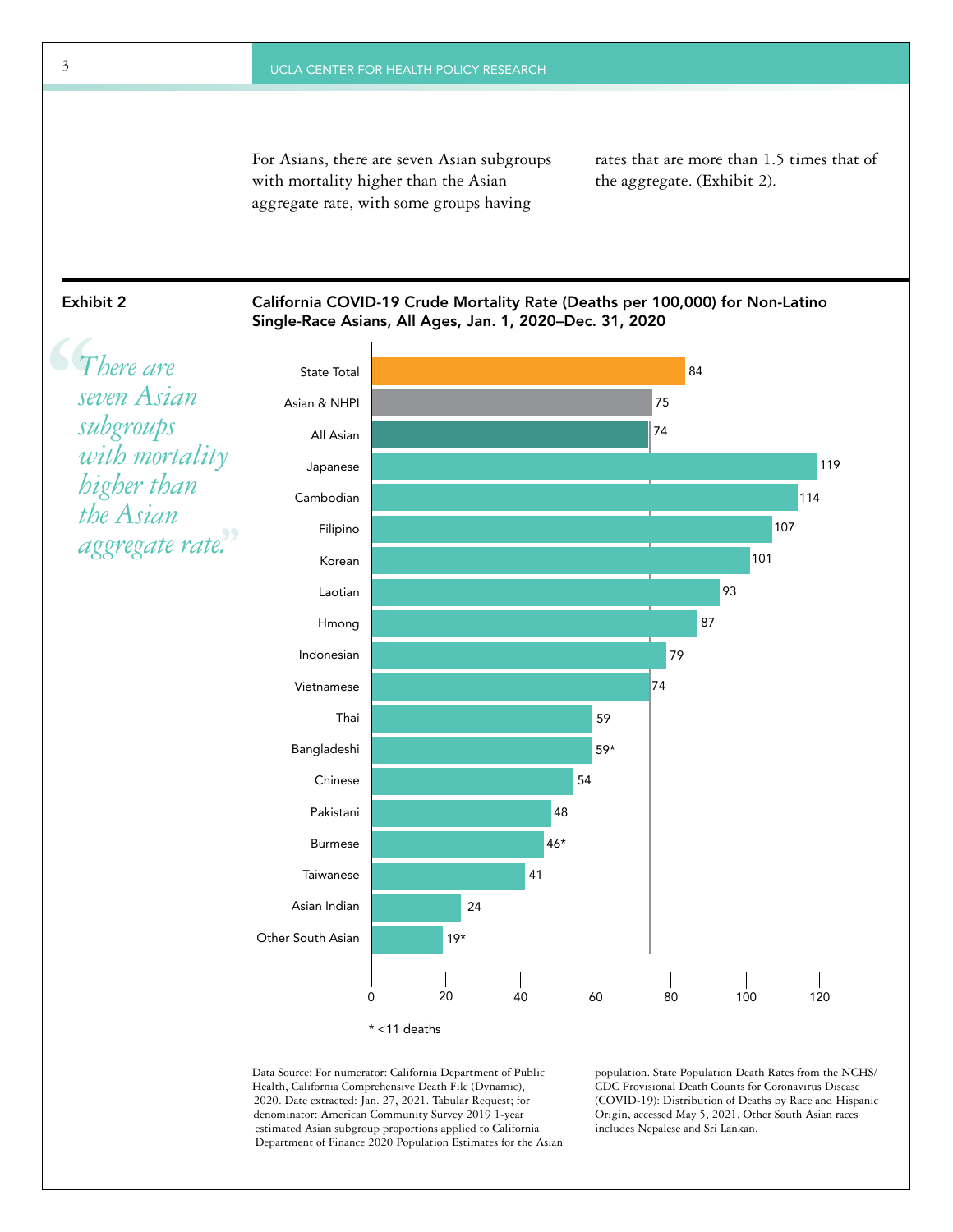#### **Conclusions**

- Compared to overall state estimates of 84 COVID-19 deaths per 100,000, the Asian category death rates are lower. In our disaggregated analysis, seven Asian groups exceeded the aggregate Asian and state averages. NHPI deaths per 100,000 exceeded the state average and the Asian and NHPI combined average. Among NHPI groups, Samoans experienced death rates much higher than the other NHPI groups.
- California follows the U.S. Office of Management and Budget (OMB) guidelines in disaggregating Asians from NHPIs. However, only 23 states currently report on NHPI COVID-19 mortality statistics, with the majority of states aggregating Asians with NHPIs, or not reporting on NHPIs at all. As seen in Exhibits 1 and 2, this aggregation does not measurably change the rate of COVID-19 death rates for Asians but is a substantial underestimate of the NHPI COVID-19 mortality rate.
- The decision to balance reporting the most granular data as possible with concerns with disclosure risk and statistical reliability can be addressed by creating intermediate aggregate categories. For the Asian analyses, we created an "Other South Asian category" to distinguish two groups — Nepalis and Sri Lankans. Similarly, NHPI data could have intermediate categories of Other Micronesian, Other Polynesian, and Other Melanesian.

We found that the lack of disaggregated data has hidden the needs of smaller subpopulations who suffered disproportionately from COVID-19. These groups tend to be those who also face sociodemographic stressors that make them vulnerable to poor health outcomes. Collecting and disaggregating Asian and NHPI COVID-19 data detects the risks and unmet need in these smaller communities. With this evidence, policy resources can be more precisely targeted and policy neglect avoided owing to the invisibility of populations in aggregated data.

#### Technical Notes

The threshold for data suppression varies in different public health data systems. In examining the California Comprehensive Death File data, we made decisions in optimizing reporting the maximum number of subgroups with a reasonable threshold for mitigating disclosure risk and stability of estimates. We arrived at aggregating categories with fewer than seven deaths to mitigate disclosure risk and increase reliability of reported per capita death rates. To acknowledge the California State Department of Public Health suppression rules of not reporting deaths fewer than 11 incidents, we distinguish those estimates in our results.